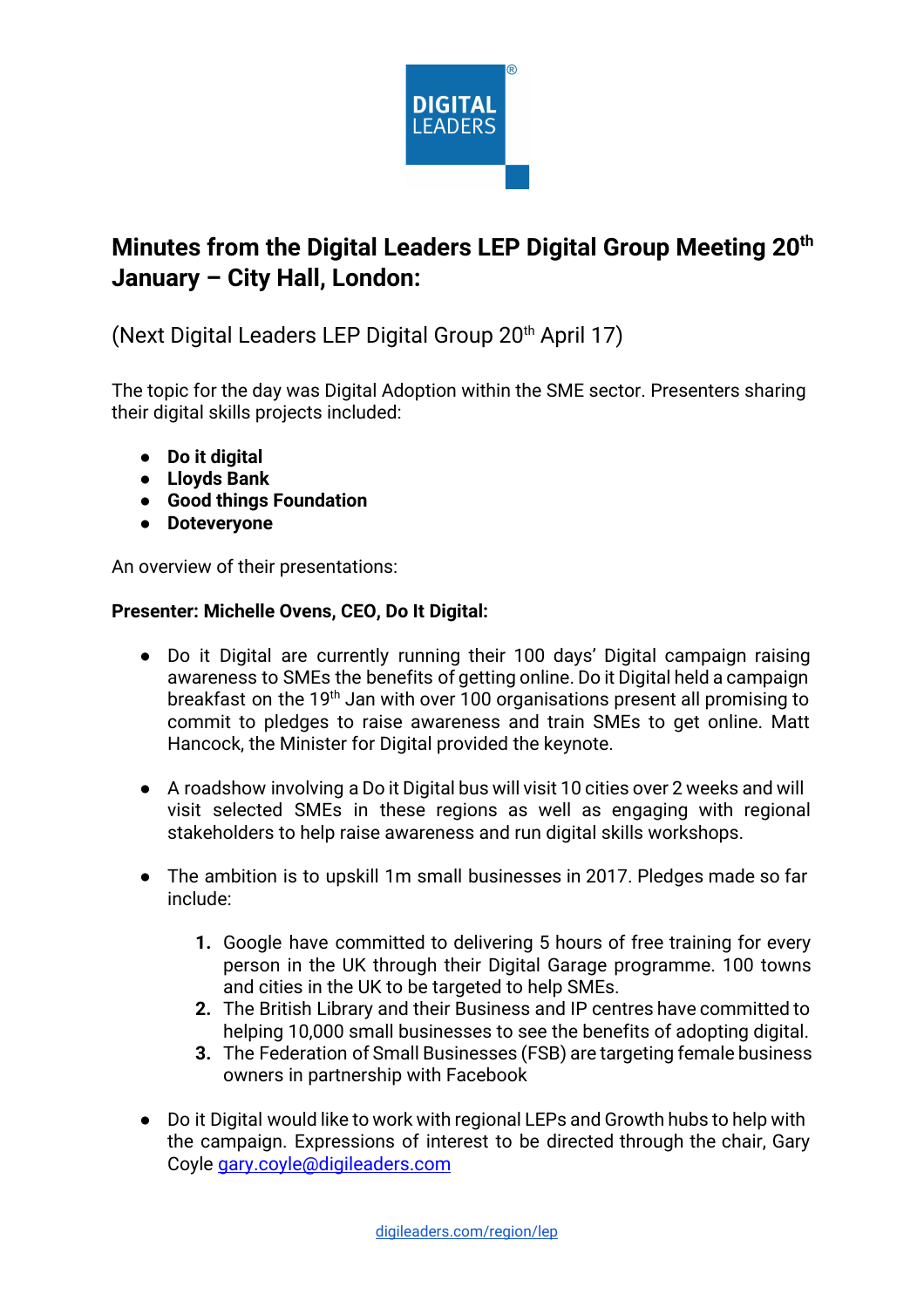

#### **Presenter: Claire Allington, Senior Manager, Digital Inclusion team, Lloyds Bank Group:**

- In the autumn of 2016, Lloyds Bank published the Digital Business Index. Lloyds engaged with over 2,000 small businesses to understand how and if they currently use digital for their businesses.
- Lloyds Bank shared some headline stats from the Index:
	- 1. 65% of SMEs said they saved money be being online
	- 2. 78% of small businesses currently do not invest any money on improving their digital capability
	- 3. 38% of businesses and 49% of charities lack basic digital skills
	- 4. Only 1 in 5 small businesses use digital to support their trade overseas
- Lloyds Bank are committed to training 20,000 of their employees to be digital champions. They would like to take this model to help build a national framework that could work for everyone
- Lloyds Bank are leading on a DCMS Digital Skills taskforce collaborating with corporate, Government and key stakeholders to work together to enable SMEs to adopt digital. The task force would like LEPs and Growth hubs to come on to the steering group. To register expressions of interest, it was agreed that Gary Coyle would pass on any relevant enquiries to the taskforce group.
- Lloyds Bank agreed to share with the group a digital copy of the Business Digital Index and regional factsheets for each region of the UK. Here is the link:

<https://resources.lloydsbank.com/insight/uk-business-digital-index/>

## **Presenter: Adam Micklethwaite, Innovation and Business Director, Good Things Foundation:**

- **●** Good Things Foundation shared their latest innovative projects targeting regional small businesses. They found that the biggest barrier to encourage digital adoption is the lack of motivation amongst SMEs. It was suggested that more insight was needed to determine if the lack of motivation was down to lack of knowledge of fear around digital.
- **●** Good things Foundation operate a free platform called Learn my way which has been well received by individuals and small businesses.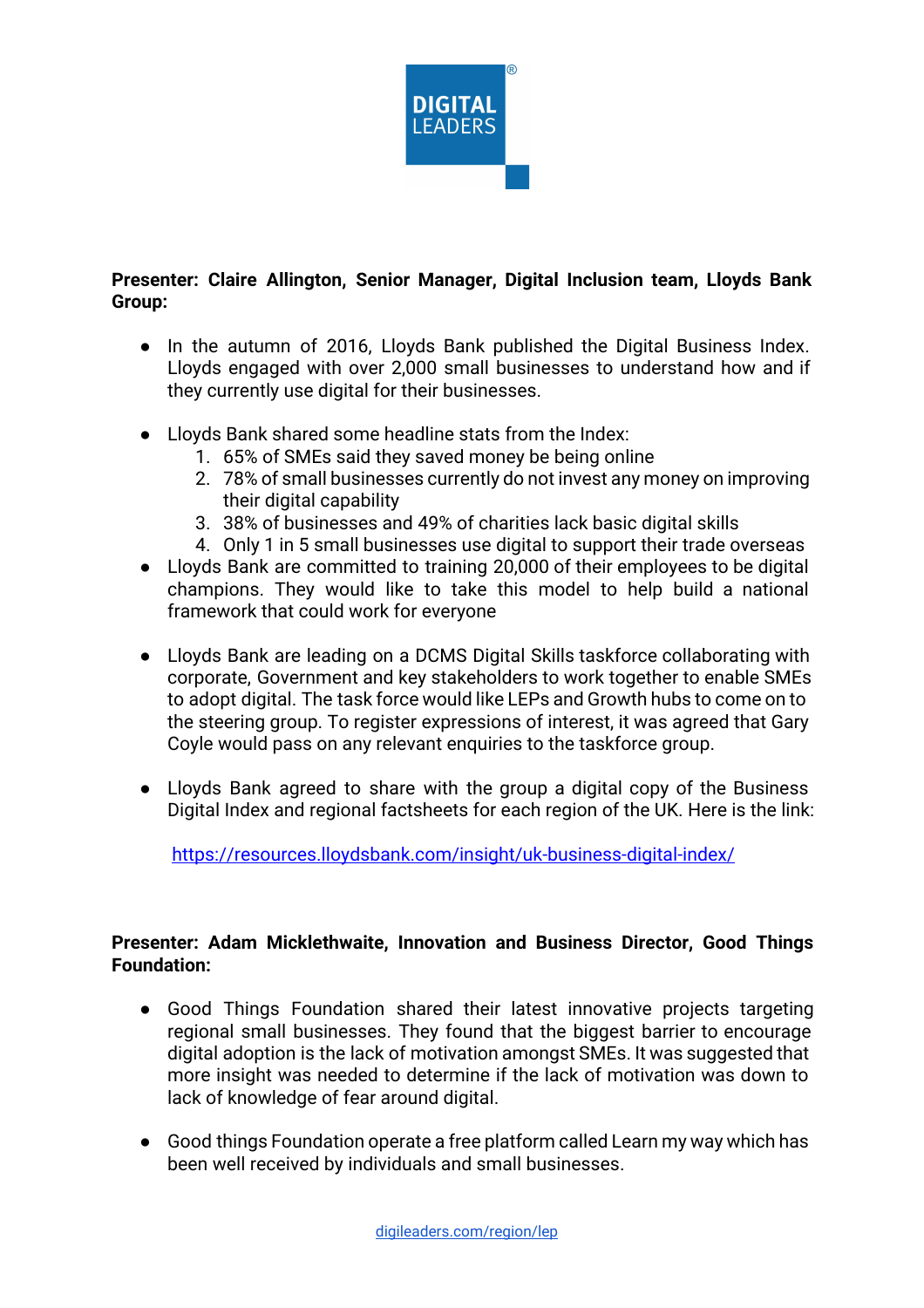

- **●** Some interesting learnings Good Things Foundation shared in dealing with SMEs and encouraging them to adopt digital:
- 1. Focus on the individual first before focussing on their business, understand the current mindset.
- 2. Local faces in trusted places connection with local experts, peers and local business works best too help engage SME's.
- 3. The difference between perception and reality important to show different ways of utilising digital for business.
- Good Things Foundation have committed to help 10,000 small businesses to adopt digital working in partnership with Google Digital Garage, Lloyds Bank and other partners.
- Good Things Foundation are keen to work with LEPs and Growth hubs, if interested then contact Gary Coyle who will pass on expressions of interest.

#### **Presenter- John Perkins, Senior Project Manager, Doteveryone:**

- Doteveryone have run two twelve month Digital Skills projects in two London boroughs, Croydon and Lewisham. Working closely with the borough council and multiple local and national stakeholders, one of the pilot projects involved working with SMEs and young people.
- There were a few challenges in encouraging SMEs to attend the planned training days. 7,000 businesses were contacted and only 100 responses received. Location and travel time were important, if the venue was deemed too far to travel, SMEs decided not to attend.
- Another challenge was ensuring the young person was well matched to the SME. Most young people that participated did get value from the programme, at the workshops, they learned how best to write a CV, prepare for their job interview, so improving social skills was important.
- The SMEs that participated were generally pleased with what they learned from the young person especially around how best to adopt social media and the benefits of this to their business.
- To date, one young person has so far been retained by the small business it volunteered to help. Despite the challenges, the programme was successful and it could be scalable if local councils decided to support the initiative.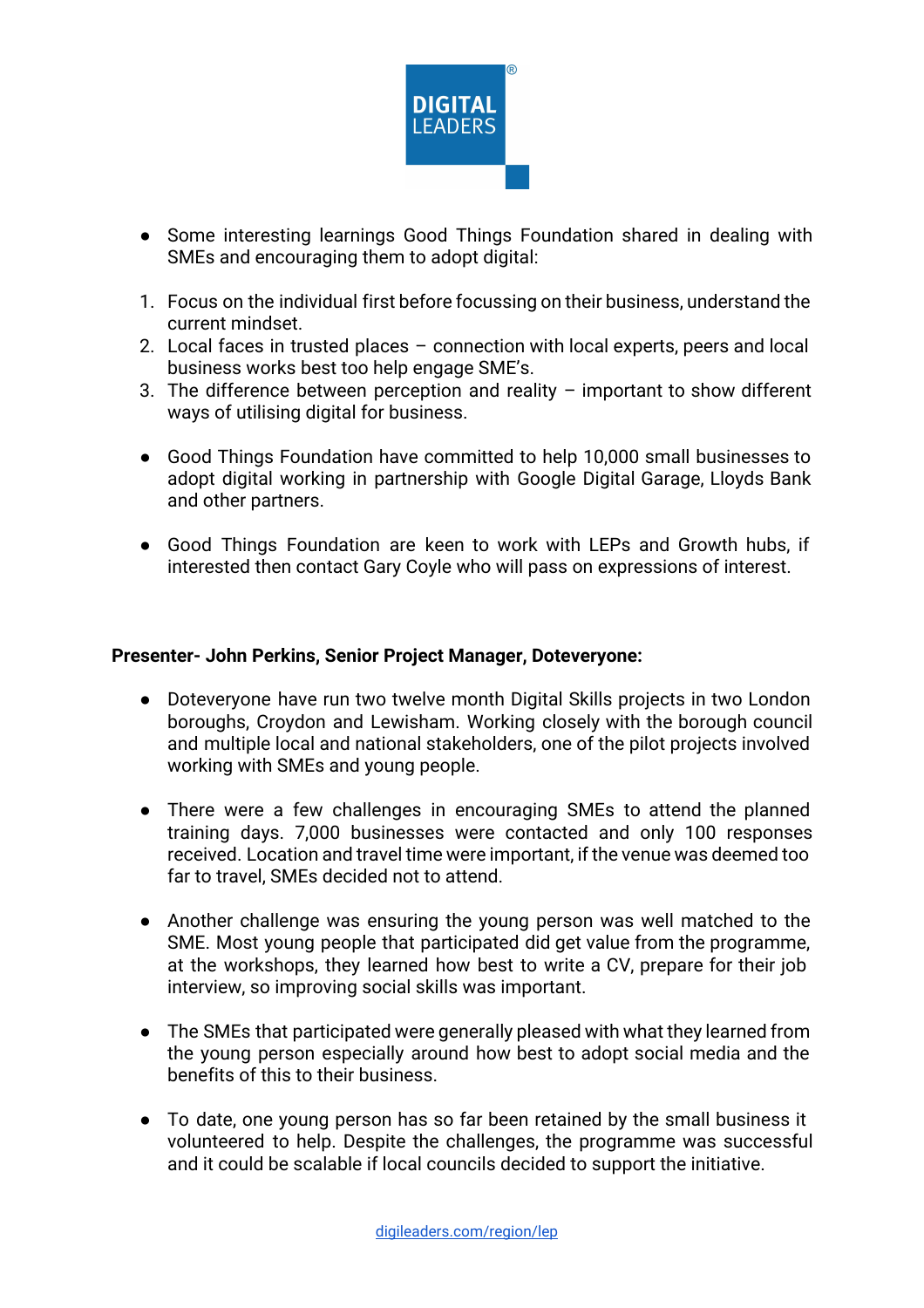

### **Quick updates from LEPs and other Stakeholders:**

#### **Dorset Growth Hub**

Digital Capability project reached 120 businesses across Dorset offering basic information on digital skills (websites-reviewed, discussed; social media-suggestions for improvements; CRM systems)

#### **Tees Valley LEP**

Digital High Street Programme- physical hubs in Darlington and Middlesbrough where businesses can come in and learn new ways of using digital, but also create an opportunity for the SMEs to connect and meet with local providers that supply useful services and products.

#### **Nominet:**

Keen to partner with LEPs and Growth hubs to help get businesses online as part of 'High Viz Your Biz' campaign. 'Train the trainer' programme-needs support from local champions within LEPs and Growth hubs. Nominet could train them and support them with assets that would let them train others in their areas- ambition for the programme is to become scalable, national.

#### **Swindon and Wiltshire Business hub:**

Get Business Online week is a key priority for Swindon and Wiltshire hub

#### **The Hive, Enterprise centre:**

The Hive is developing a programme - Tech City on Sea – to encourage developers from the Southend area to work half time in South-East London and half locally.

#### **Buckinghamshire Business First:**

Recently launched a new membership initiative for regional SMEs and would be happy to share the structure if any other Growth Hubs/LEPs are interested in replicating that.

#### **Hampshire Chamber of Commerce, Solent Growth Hub:**

Call out for a partner that could provide guidance in procurement of services allowing businesses that got into digital 15 years ago, that are now ready to up-scale their digital services.

#### **Greater Lincolnshire:**

Are offering security audits to their local SMEs. Creating Digital Health Check Tool-online action plan to help businesses to discover where they are in their digital adoption and would get advice on how to move forward.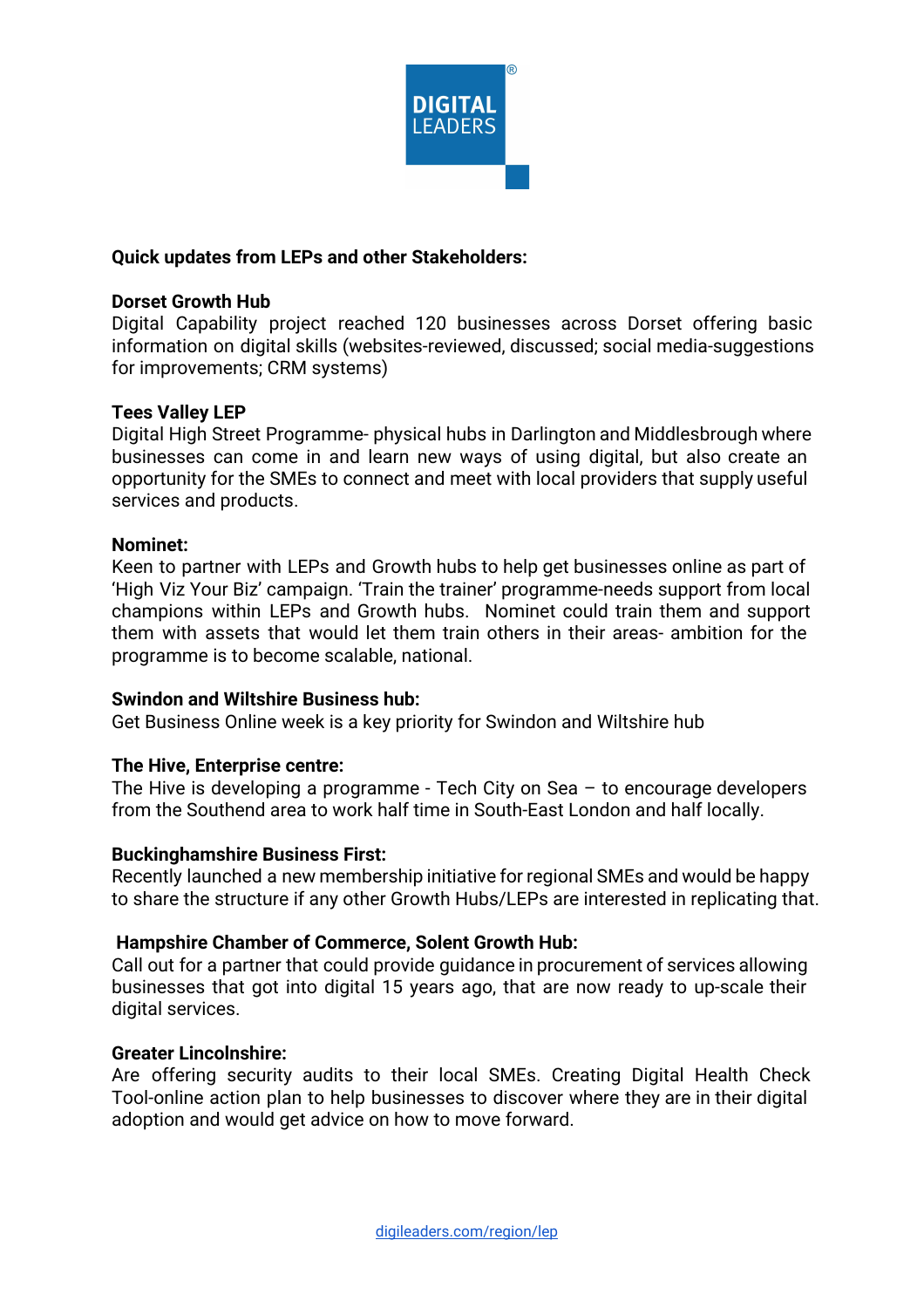

#### **Enterprise M3 LEP:**

Working with college staff to improve their IT skills. Looking at developing Digital High Street programme and Digital sub-hub to help develop the regional digital economy

#### **Fastershire:**

A partnership between Herefordshire Council, Gloucestershire County council and BT to build a world class superfast fibre broadband network. Fastershire updated the group on progress made to date.

#### **Greater London Authority:**

The GLA's digital inclusion strategy is still work in progress. Awaiting appointment of Chief Digital Officer. Working on smart cities and smart technologies. Big focus on Women in Business in 2017.

#### **Government: DCMS**

Government confirmed the Green Paper on the Industrial Strategy would be published on the 22<sup>nd</sup> January and encouraged LEPs and Growth hubs to respond to the consultation where appropriate. It is expected Government's Digital Strategy will be published in February and there will be a bigger focus on skills.

#### **Government: DCLG**

Digital High Street Project was launched in Gloucestershire last year, further roll out into other regions planned for 2017. The Digital Health Check has been developed in partnership with Loughborough University is currently in pilot stage.

DCLG are conducting a mapping exercise, digitisation of place. DCLG would like LEPs to be involved and help highlight examples of great work they do in their regions to showcase best practice.

#### **Digital Leaders Update:**

Gary Coyle, the chair of the LEP digital group provided an update on Digital Leaders events in 2017:

- 1. Digital Leaders is supporting the National Apprenticeship week  $-6<sup>th</sup> 10<sup>th</sup>$ March 2017. Digital Leaders along with its partners and stakeholders will be hosting and promoting relevant Apprenticeship events across the country. Digital Leaders have offered LEPs and Growth hub the opportunity to promote their regional event through the Digital Leaders website and social media channels.
- 2. From the  $19<sup>th</sup>$  to  $23<sup>rd</sup>$  June, Digital Leaders will be promoting Digital Leaders week, showcasing the best in digital transformation and leadership across the country. Again, Digital Leaders have offered to promote any LEP or Growth hub